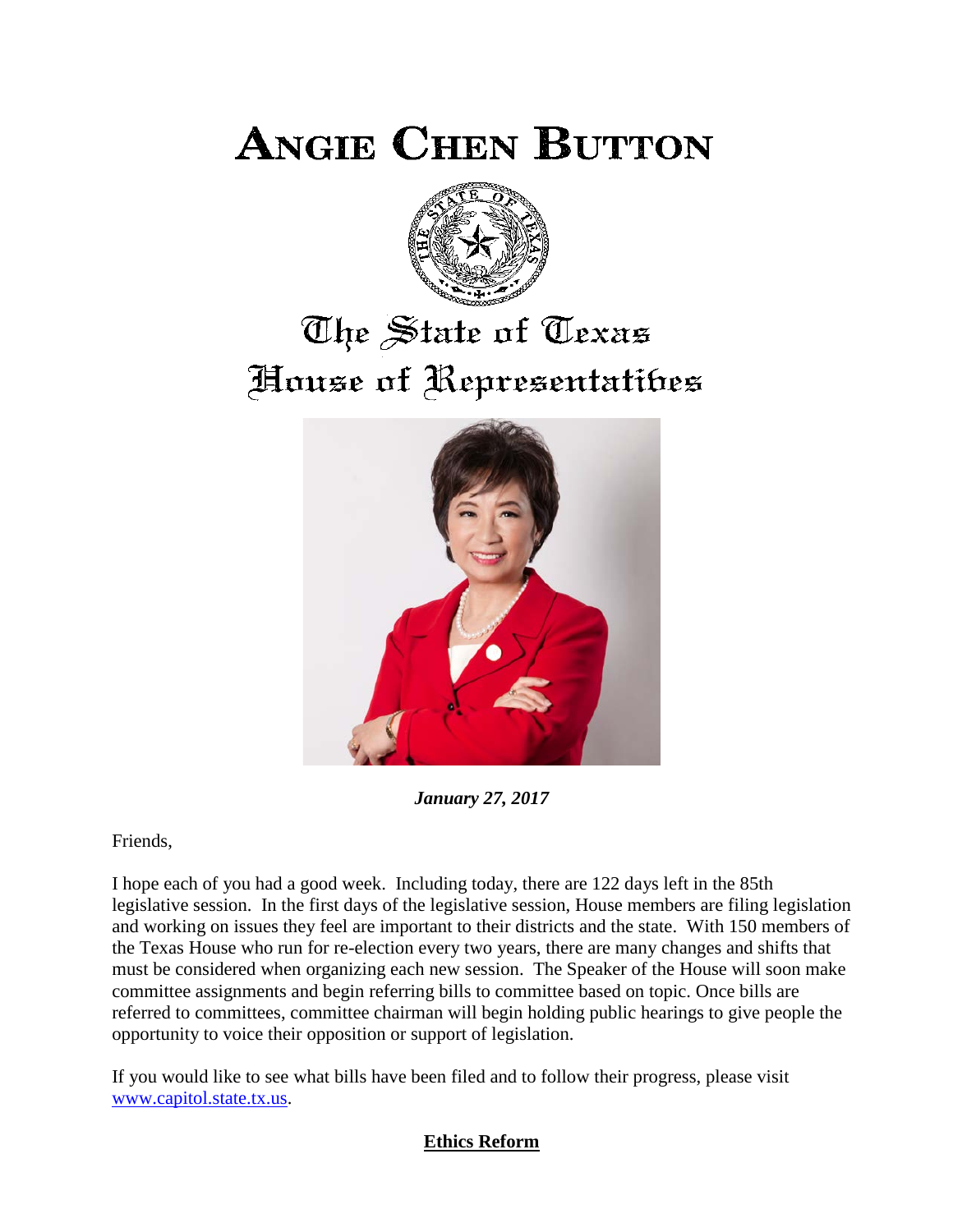Ethics reform is an important issue that lawmakers are aiming to address this session. I filed HB 508 this session to end what is often referred to as the revolving door between the legislature and the lobby. Currently state lawmakers may go straight from their jobs representing constituents to the special interest lobby. If my bill passes, there will be a required "cooling off period" where legislators are barred from lobbying for a session after they leave office to help ensure your representative is working for you right up until the last day they are in office.

In addition to the legislation I filed, Senator Van Taylor has filed a comprehensive ethics reform package in the Senate and State Representative Charlie Geren has filed similar legislation in the House. I look forward to working with my colleagues to help make government more ethical by making it harder for elected officials to cash in on their public office and requiring more disclosure of potential conflicts of interest.



**I enjoyed meeting with the Garland City Delegation along with the Garland Parks Board that came up this week to advocate for our city. From left to right: Ed Seghers, David Parrish, Eric Anderson, Councilman BJ Williams, Mayor Doug Athas, Molly Bishop, Don Starkey, Margaret Lutch, and City Attorney Brad Neighbor.**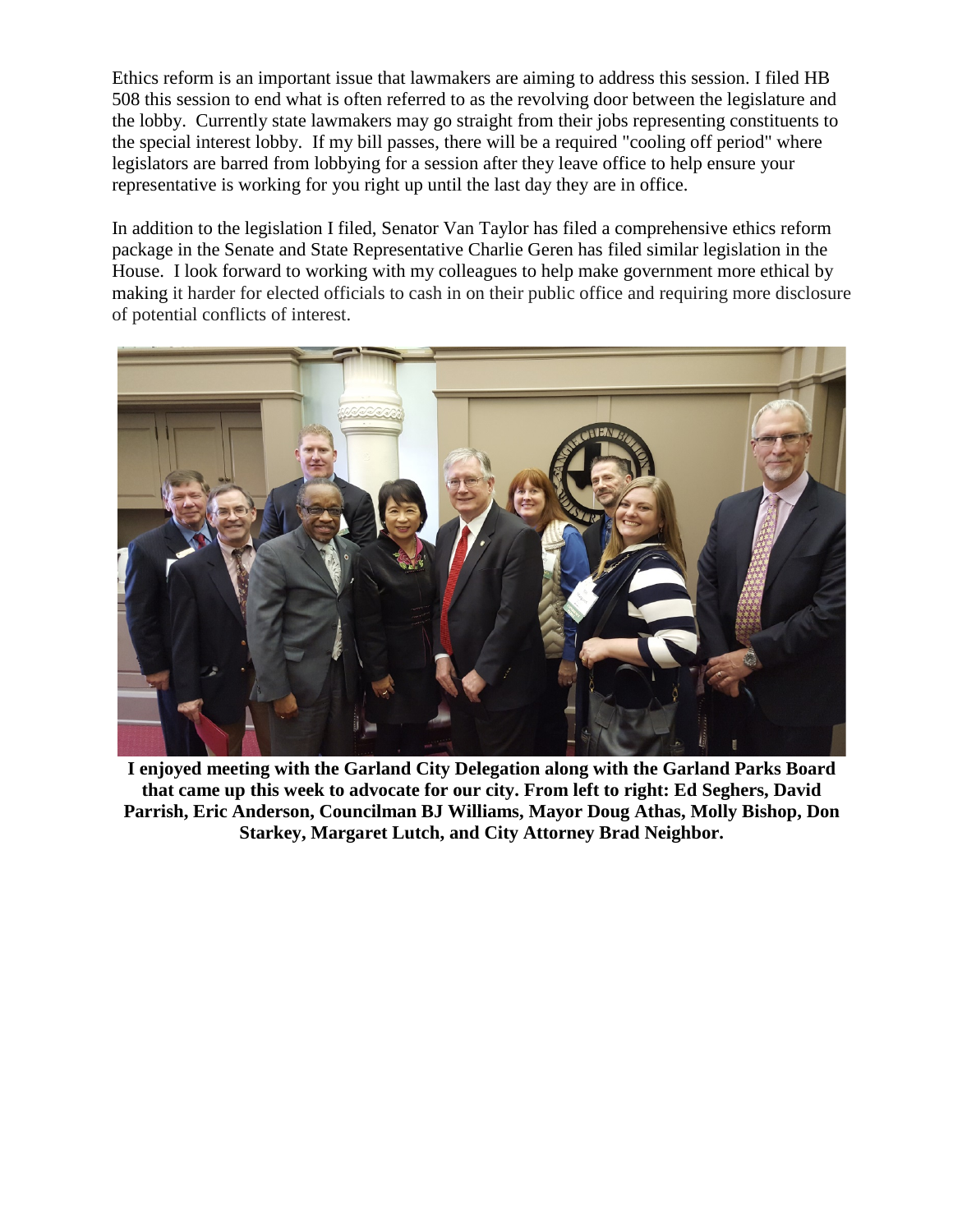

**I enjoyed visiting with Israeli Parliament Member Sharren Haskel and our discussion on counter terrorism and economic development issues along with Julie Linn, former Sen. Florence Shapiro, Rep. Sarah Davis, Rep. Cindy Burkett, Rep. Jodie Laubenberg, and Rep. Stephanie Klick.**



**I enjoyed speaking to Phillip Floyd of Plano and Hank Mulvihill of Richardson when they visited the capitol to discuss the financial planning industry.**

It is an honor to serve as your State Representative. Please continue to communicate your views on issues that are important to you.

Sincerely,